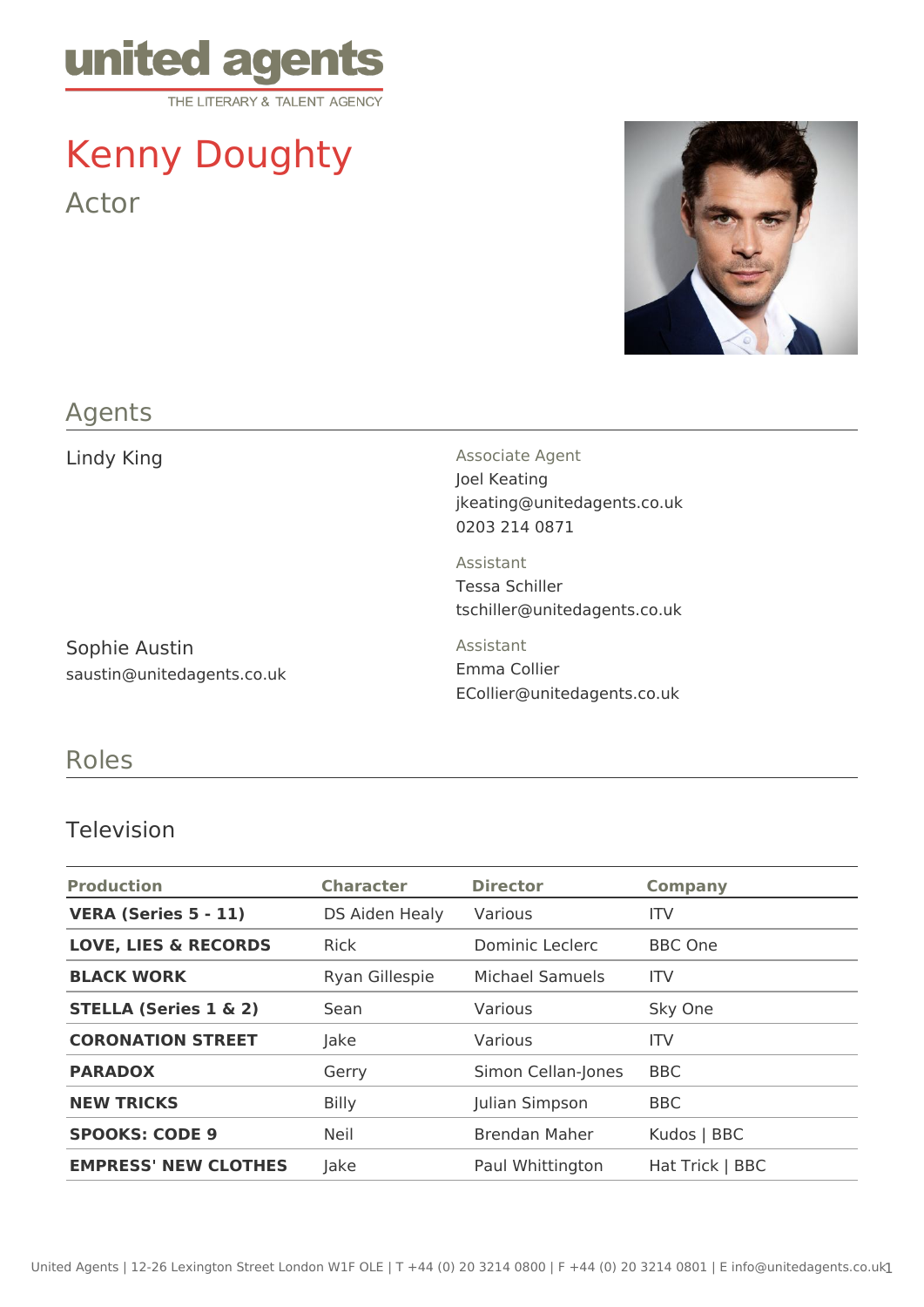| <b>Production</b>              | <b>Character</b>     | <b>Director</b>         | <b>Company</b>                 |
|--------------------------------|----------------------|-------------------------|--------------------------------|
| <b>SHAMELESS</b>               | Mark                 | Jim Loach               | Channel 4                      |
| <b>GOLDPLATED</b>              | Col                  | <b>Robert Delamere</b>  | <b>World Productions</b>       |
| <b>FANTABULOSA</b>             | Joe Orton            | Andy De Emmony          | <b>BBC</b>                     |
| <b>FUNLAND</b>                 | Liam                 | Various                 | <b>BBC</b>                     |
| <b>GIFTED</b>                  | Jamie                | Dougie McKinnon         | <b>ITV</b>                     |
| <b>SERVANTS</b>                | William              | <b>Hettie McDonald</b>  | <b>BBC</b>                     |
| <b>THE MILLER'S TALE</b>       | Danny                | John McKay              | <b>BBC</b>                     |
| THE SECOND COMING              | PC Lincoln           | Adrian Shergold         | Red Productions   BBC          |
| <b>WIRE IN THE BLOOD</b>       | Jason                | Nick Laughland          | <b>ITV</b>                     |
| <b>SUNDAY</b>                  | Para Smith           | <b>Charles McDougal</b> | Channel 4                      |
| <b>SEX IN THE 21ST CENTURY</b> | James                | Sheri Folkstone         | Red Productions  <br>Channel 4 |
| <b>DINNERLADIES</b>            | Clint                | Victoria Wood           | <b>BBC</b>                     |
| <b>A CHRISTMAS CAROL</b>       | Young Scrooge        | David Jones             | <b>Hallmark</b>                |
| <b>ANORAK OF FIRE</b>          | <b>Gus Gascoigne</b> | Elijah Moshinsky        | <b>BBC</b>                     |

# Film

| <b>Production</b>                                  | <b>Character</b> | <b>Director</b>          | <b>Company</b>          |
|----------------------------------------------------|------------------|--------------------------|-------------------------|
| <b>PETERMAN</b>                                    | Jim              | Mark Abraham             | Indie                   |
| <b>SNOWPIERCER</b>                                 | Adam             | Bong Joon Ho             | <b>StillKing Films</b>  |
| <b>THE STRANGE CASE OF</b><br><b>WILHELM REICH</b> | Paul             | Antonin Svoboda          | Coop99                  |
| <b>I AGAINST I</b>                                 | <b>Drake</b>     | James Marquand           | Stray Dog Films         |
| <b>ASYLUM BLACKOUT</b>                             | Max              | Alexandre Courtès        | Artémis Productions     |
| <b>IRREVERSI</b>                                   | David            | <b>Michael Gleissner</b> | <b>Bigfoot</b>          |
| <b>CITY RATS</b>                                   | Olly             | Steve Kelly              | Momentum                |
| <b>THE CREW</b>                                    | Ratter           | Adrian Vitoria           | Syndicate Films         |
| <b>MY FIRST WEDDING</b>                            | <b>Nick</b>      | Laurent Firode           | <b>Indican Pictures</b> |
| <b>THE GREAT RAID</b>                              | Pitt             | John Dahl                | Miramax                 |
| THE ARYAN COUPLE                                   | Vassman          | John Daly                | Fame Film               |
| <b>THE INCIDENT</b>                                | Max              | <b>Alexander Courtes</b> | Vertigo Films           |
| <b>DON'T STOP DREAMING</b>                         | Ringo            | Karen Saluja             | Upside Down             |
| <b>CRUSH</b>                                       | led              | John McKay               | Film Four               |
| <b>LOVER'S PRAYER</b>                              | Denis            | Revenge Anselmo          | Seven Hills Pictures    |
| <b>TITUS</b>                                       | Quintus          | Julie Taymor             | Overseas Film Group     |